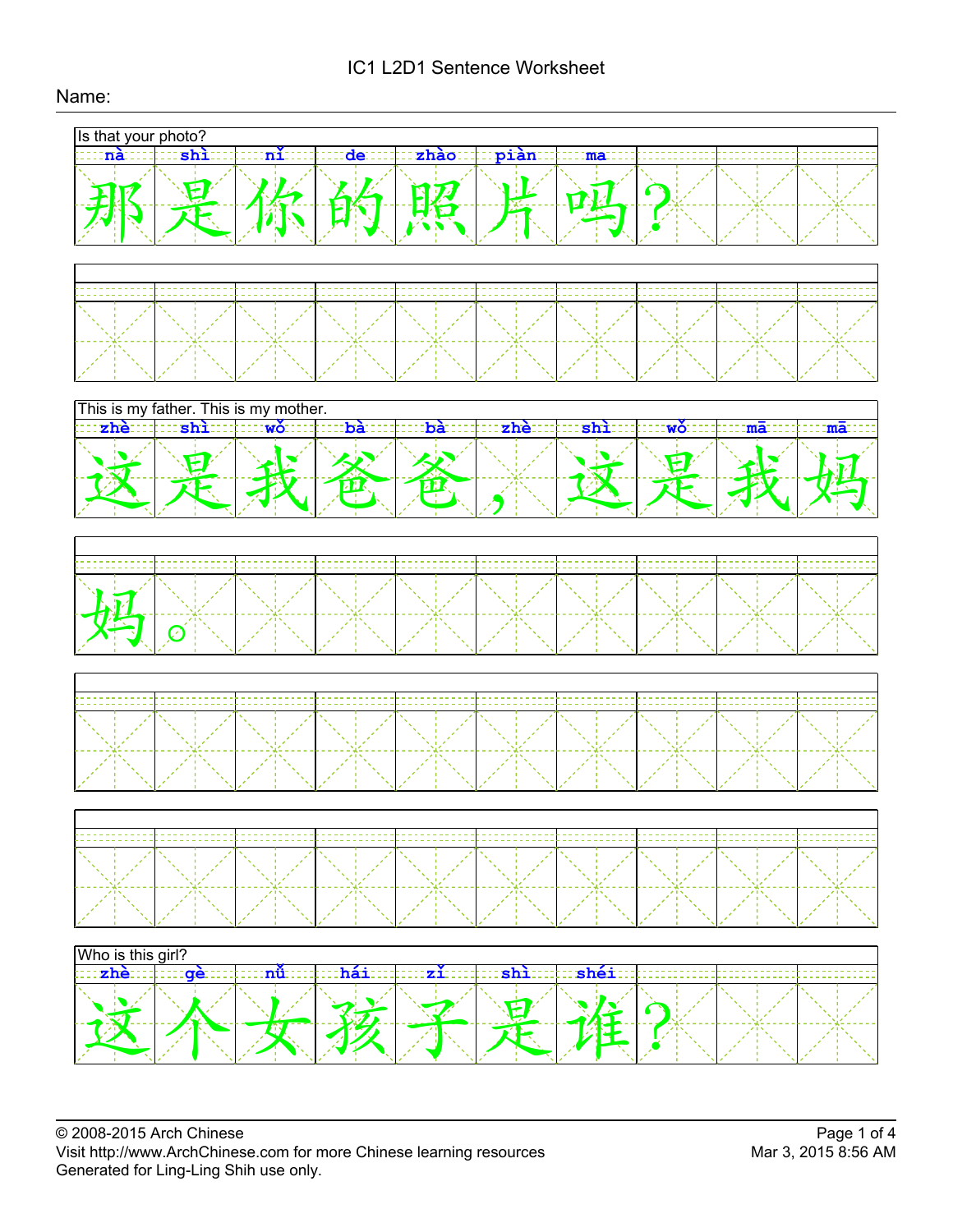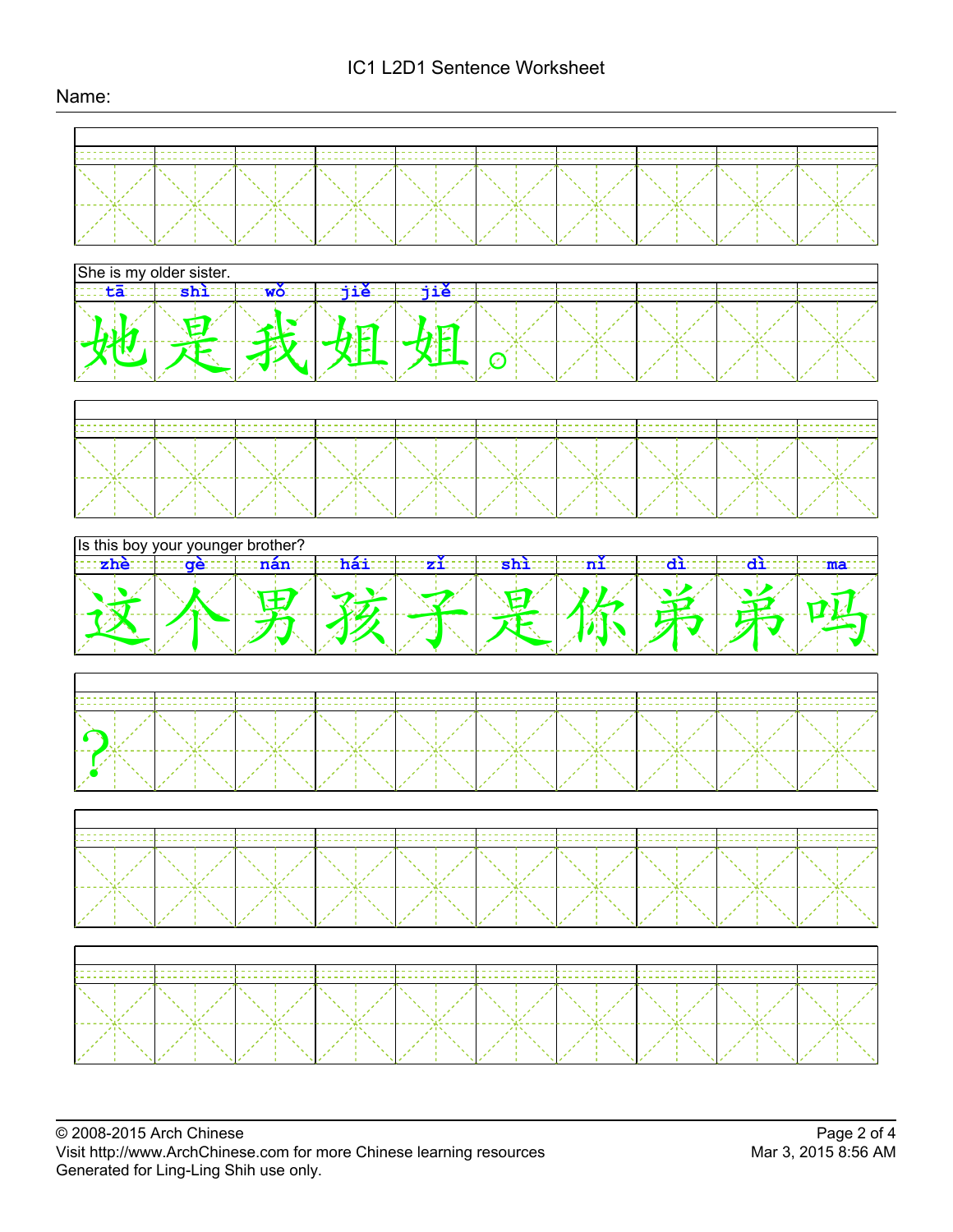# IC1 L2D1 Sentence Worksheet